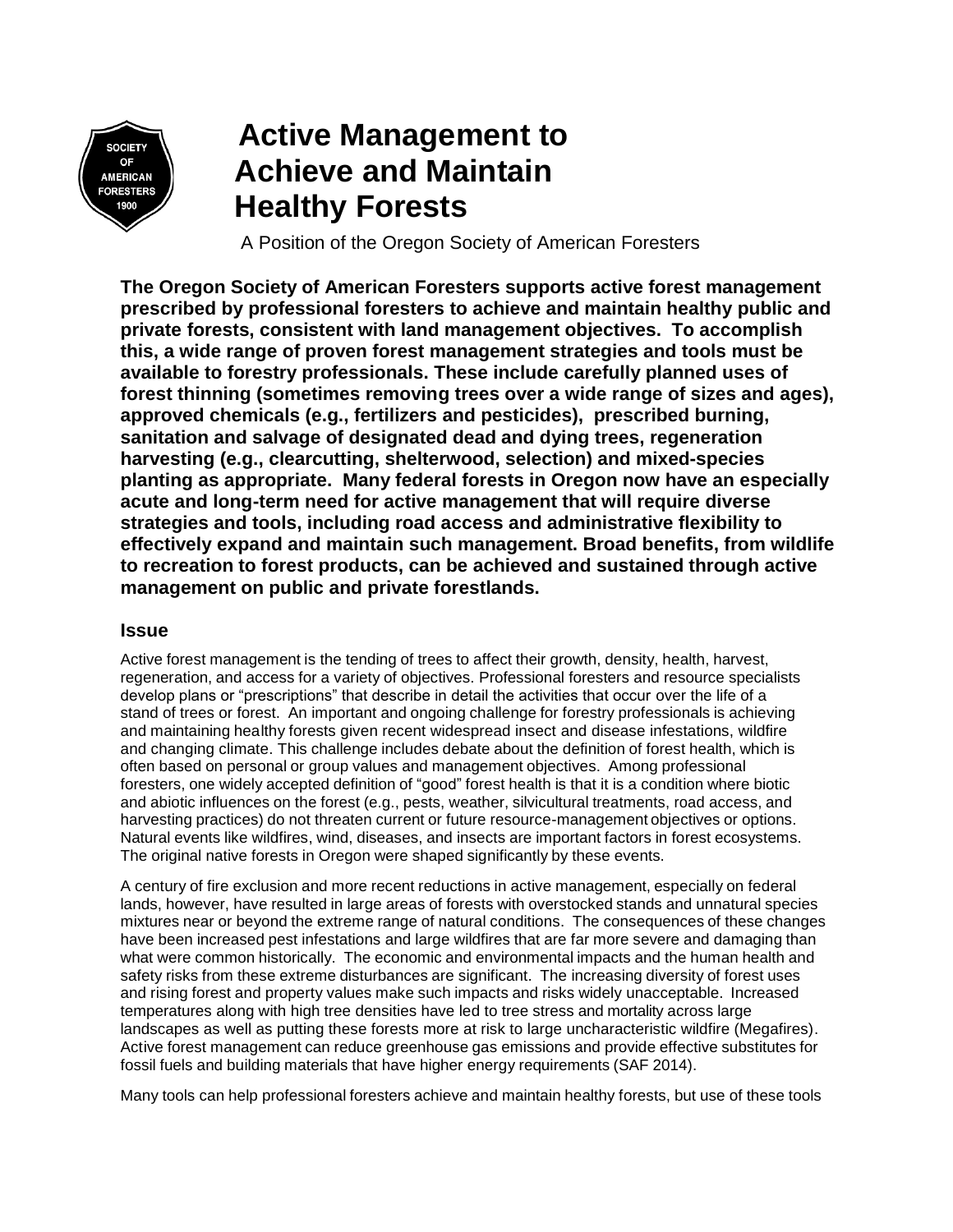may be significantly restricted by current or proposed resource policies because of inaccurate perceptions and concerns of interested groups. These tools include well-proven and scientifically based practices such as the use of prescribed fire, pesticides, thinning, sanitation and salvage harvesting, regeneration harvesting, and access roads (Oregon SAF 2018). Even with improved policies and implementation, the wide success of newer management programs to improve forest health will not be evident for many years, as both the problems and solutions can be decades in the making. A healthy forest is a resilient forest, and carefully planned active management can enhance forest ecosystem resilience.

## **Background**

Years of disease, insect infestations, and development of overcrowded conditions have resulted in large areas of forests that are at high risk from severe wildfires and further insect and disease epidemics. These problems are especially severe on federal lands in central, eastern and southern Oregon, where many forests are overly dense resulting in millions of acres of forest under stress and at high risk of catastrophic fires. In much of Oregon, overstocking has resulted in significant mortality by bark beetles. Douglas-fir forests near the Oregon Coast have experienced an unprecedented outbreak of Swiss needle cast, resulting in growth losses of up to 50% and sudden oak death disease is expanding rapidly in coastal southern Oregon. With large increases in national and global travel and trade that provide efficient pest vectors, invasive and exotic pest species are adding substantially to forest-health hazards and problems.

Recent wildfires in the West have been unusually intense and damaging to important resource values including wildlife and fish, some of which are listed as threatened or endangered species Fires have also severely affected public health. In 2017 and 2018, Oregon experienced some of its worst fire years on record with large fires in eastern, southern and western Oregon. Heavy smoke inundated the region for weeks, particularly the Umpqua, Rogue and Willamette Valleys and the Portland Metropolitan area. In 2017, most of Oregon experienced hazardous levels of smoke, including 160 days that were considered unhealthy for healthy and at-risk people. This condition repeated itself in 2018 in the Rogue Valley causing health, economic and social disruption. Fuel loads have increased and are expected to grow further, greatly increasing the risk of catastrophic wildfire. Concerns are raised further by potential effects of climate change that are exacerbating problems.

In the past, foresters often prescribed thinning, clearcutting, or salvage of unhealthy or dead trees to control the spread of pests, reduce wildfire risk, harvest wood, and regenerate new forests. More recently, conflicting policies and controversies over management tools, road construction, commercial harvesting, and cutting of larger trees on public lands have greatly restricted the ability of agencies to manage unhealthy forests. In addition to increasing the risk of further damage to affected forests, such restrictions have increased the risk of catastrophic losses in adjacent healthy forests, both public and private. Altered funding formulas and reduced budgets and professional staffing also have limited the ability of federal agencies to plan and implement thinning and other treatments, despite the growing need for such work to address forest-health concerns. Newer policies and funding limitations have created additional barriers to active management by reducing access through road closures or inflexible blanket restrictions.

Oregon's forests are dynamic and ever-changing, and disturbances play an important role in maintaining their health and unique attributes. However, passive management that relies primarily on natural disturbance in areas that today differ greatly from the original forests formed by historic natural events poses serious risks to the wide range of benefits expected by Oregonians, from wildlife to forest products. These benefits can be best achieved and sustained through active management including areas at risk due to unnatural or extreme conditions. Both active and passive management can have some short-term adverse impacts and cannot eliminate all forest health or wildfire hazards. A substantial and growing body of research and professional experience, however, shows that active management can produce much more reliable and positive results than a passive-management approach.

Professional foresters, in collaboration with other natural resource specialists, need the flexibility to